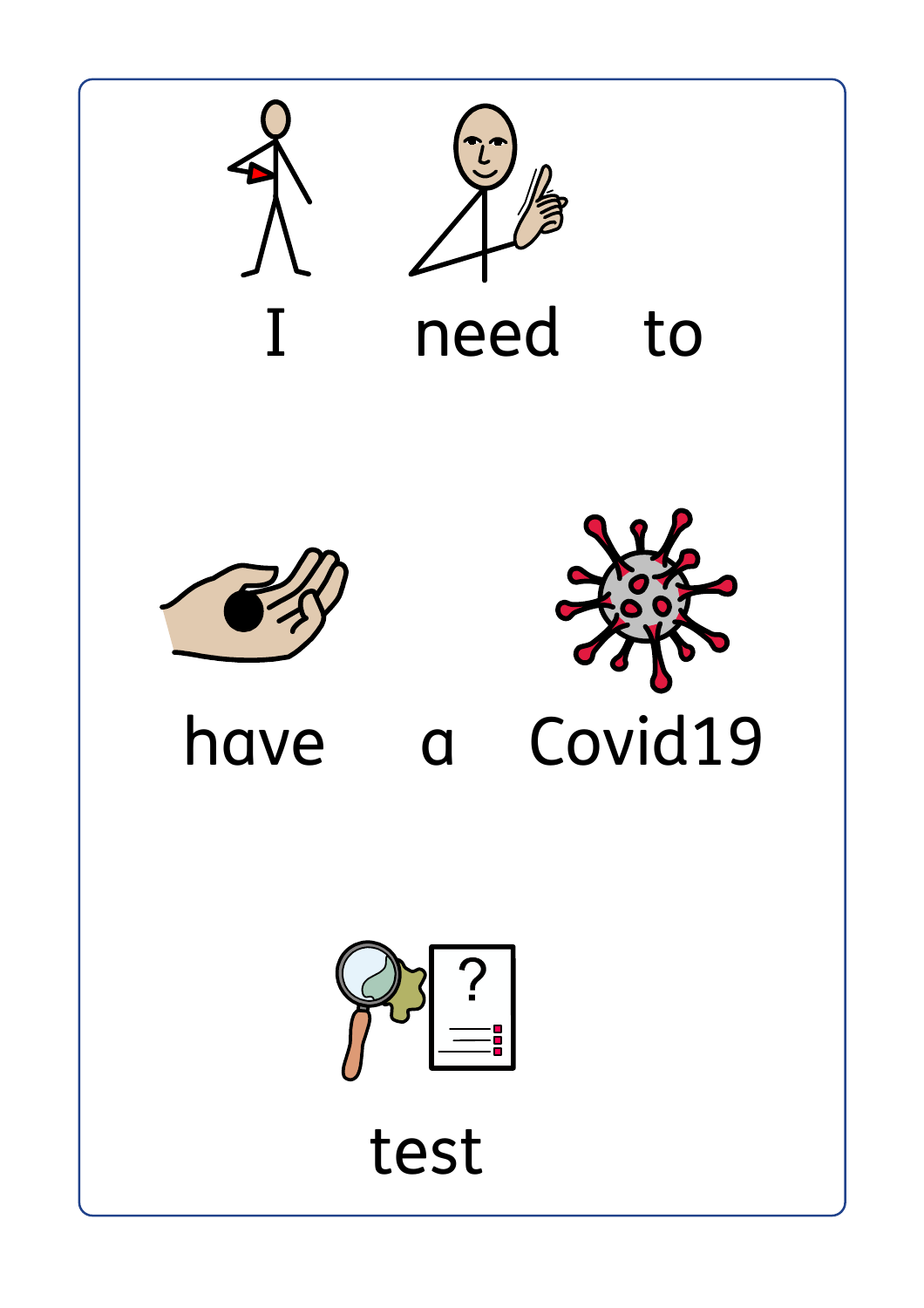![](_page_1_Picture_0.jpeg)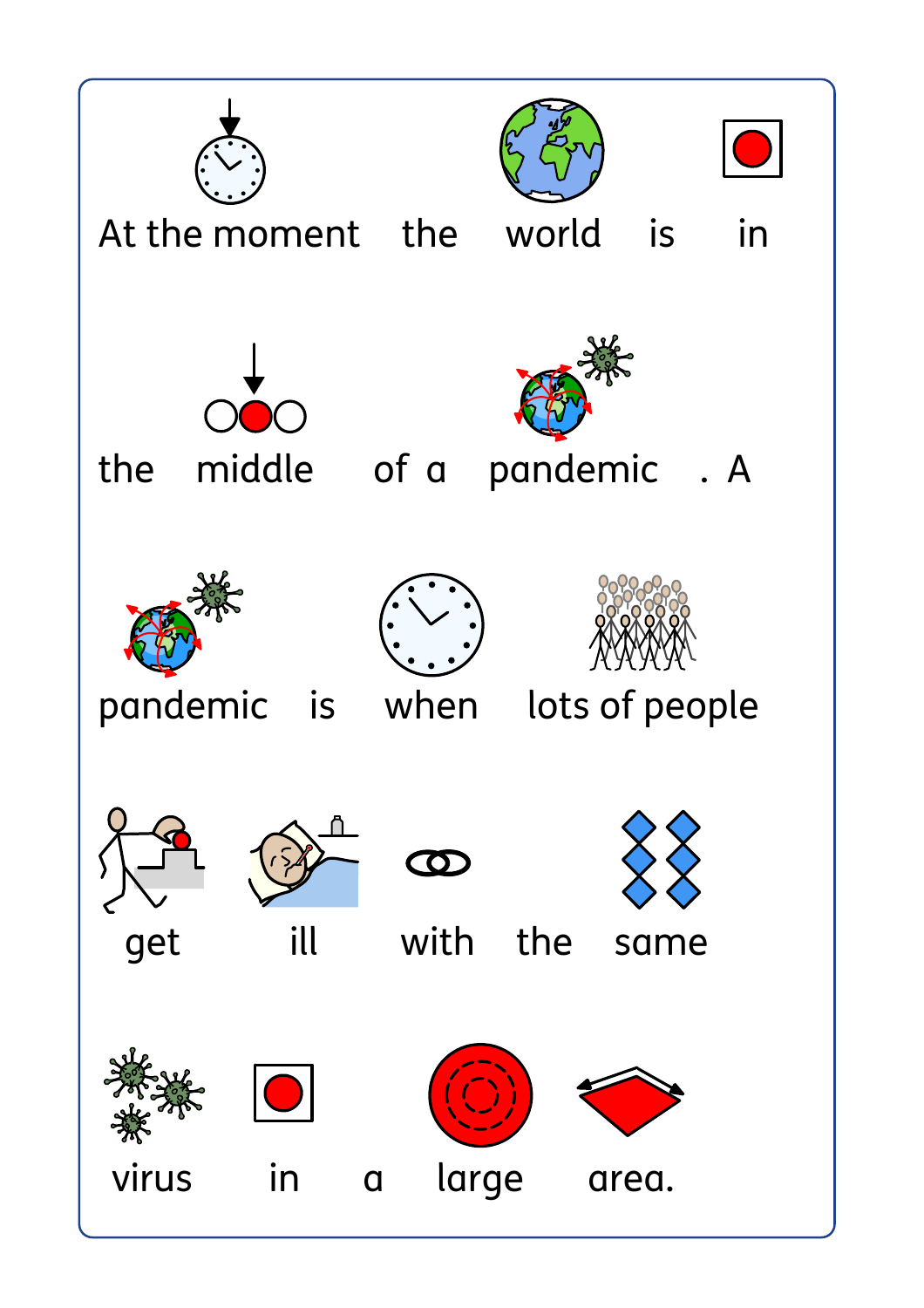![](_page_2_Picture_0.jpeg)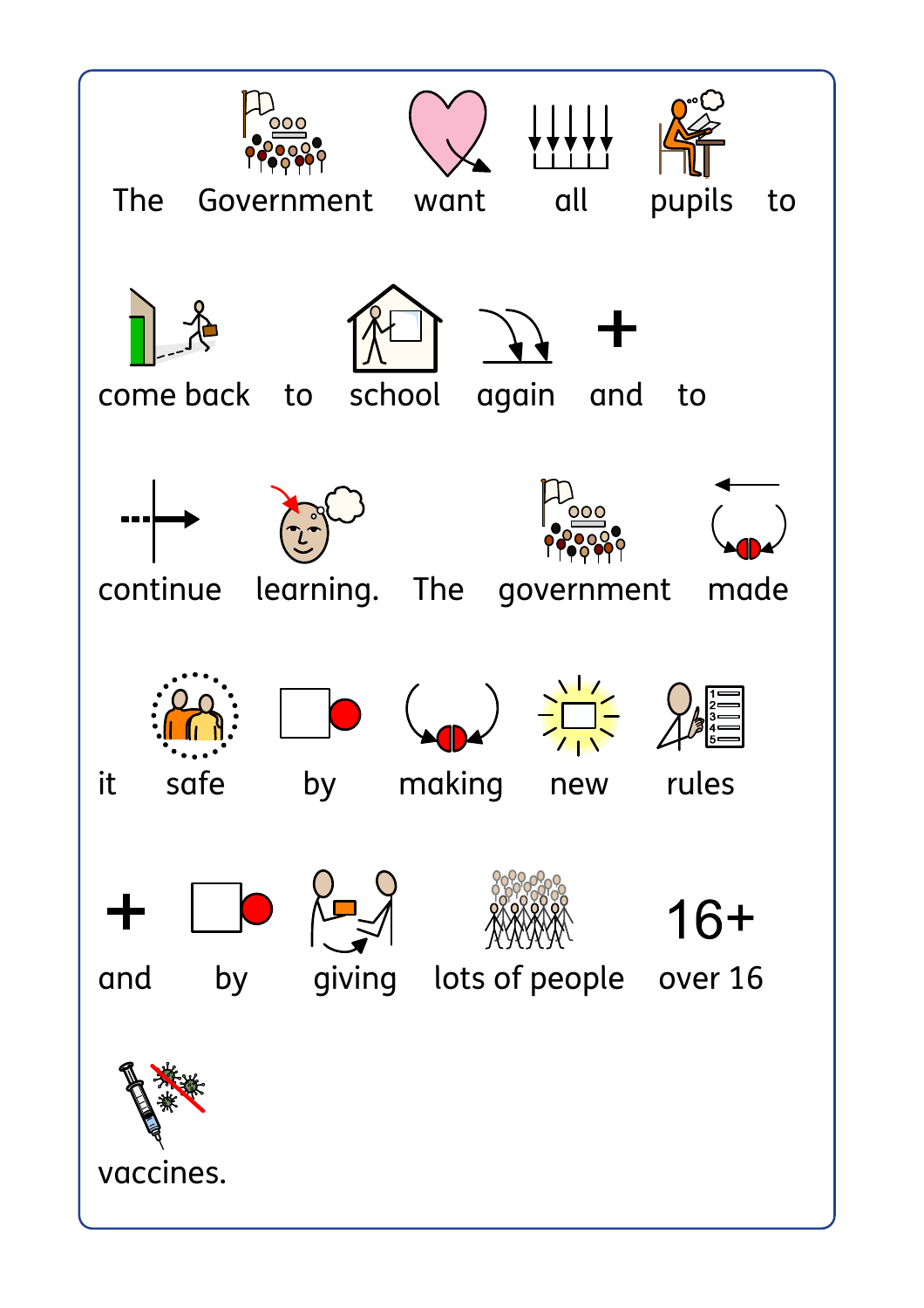![](_page_3_Picture_0.jpeg)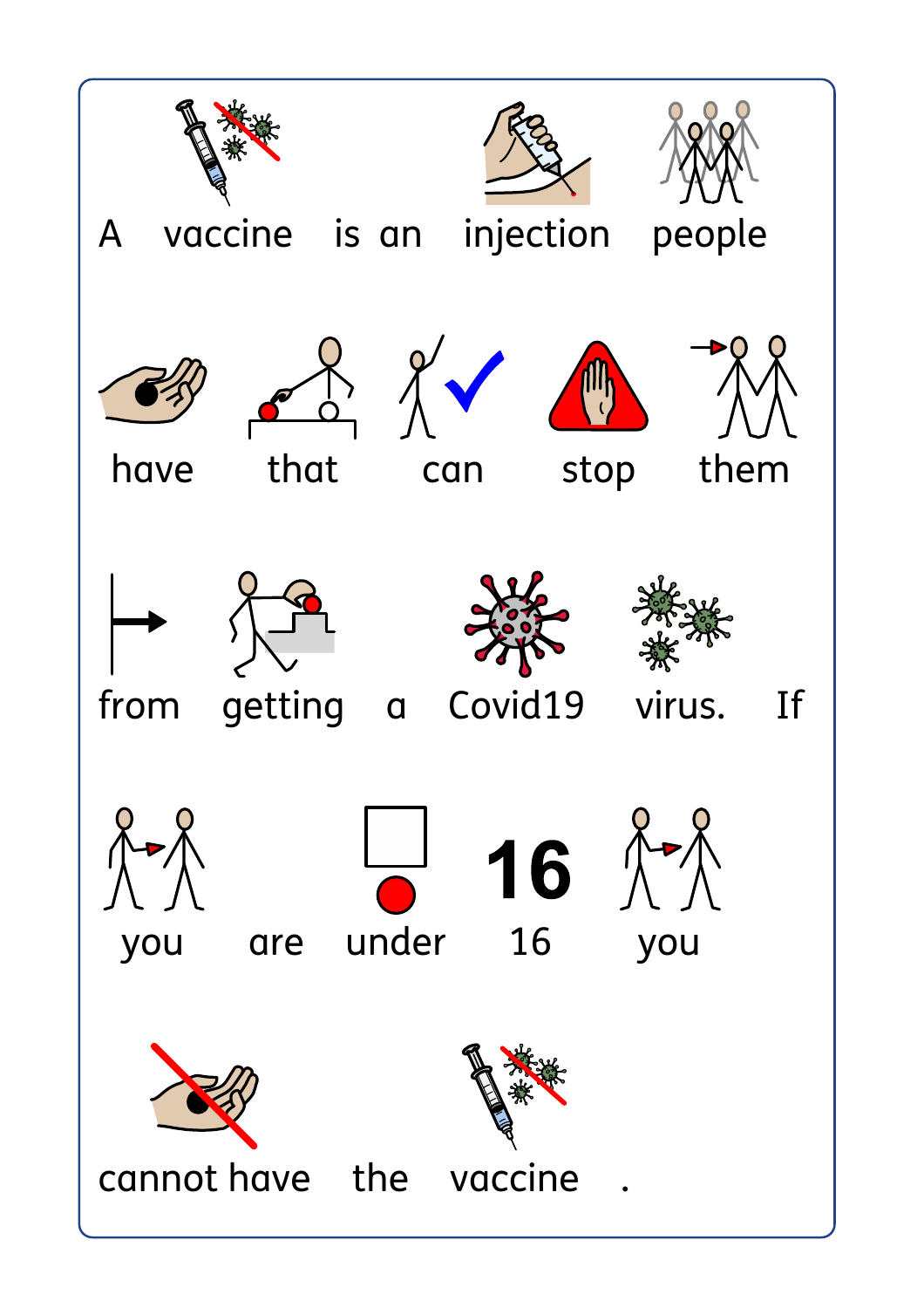![](_page_4_Picture_0.jpeg)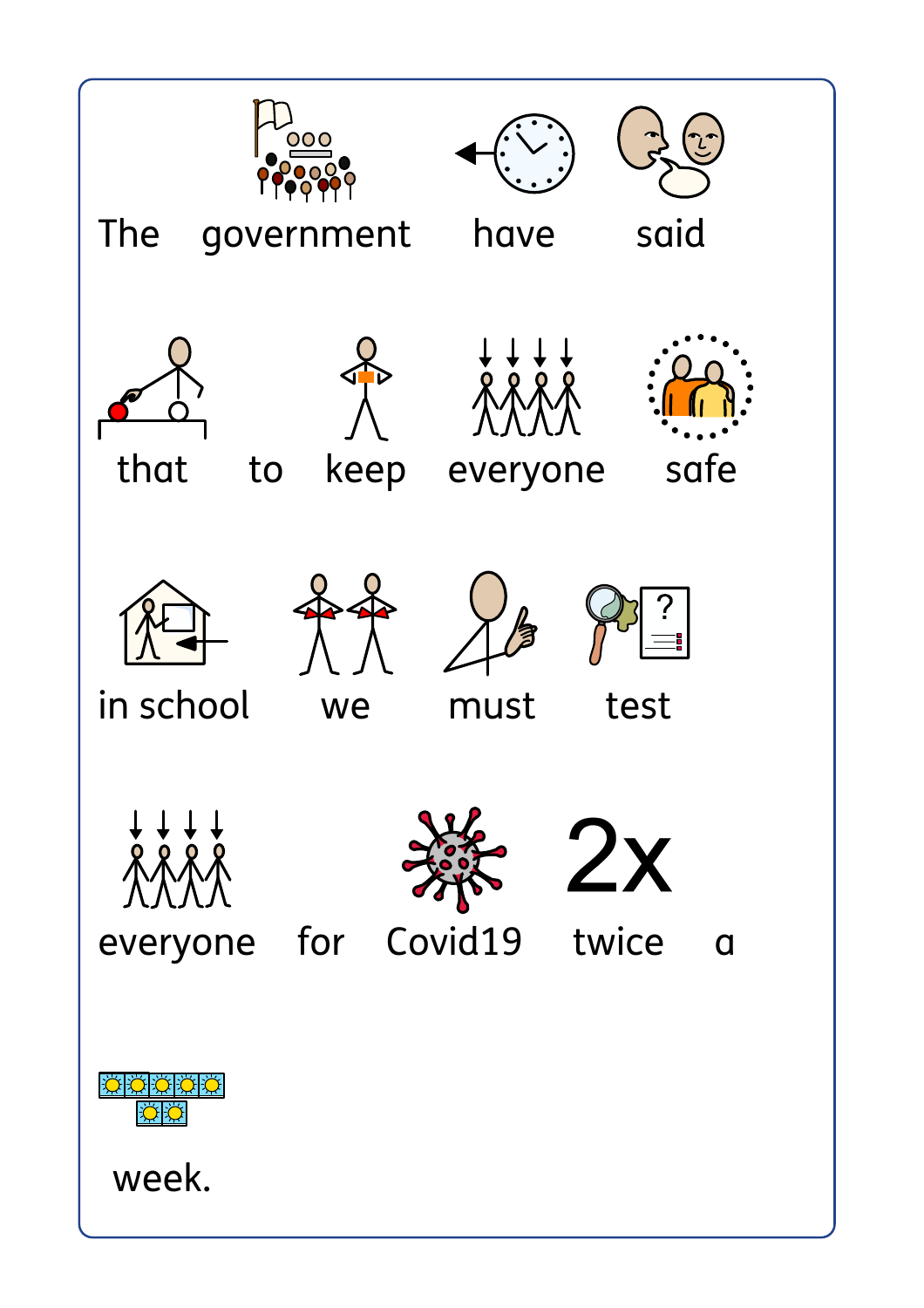![](_page_5_Picture_0.jpeg)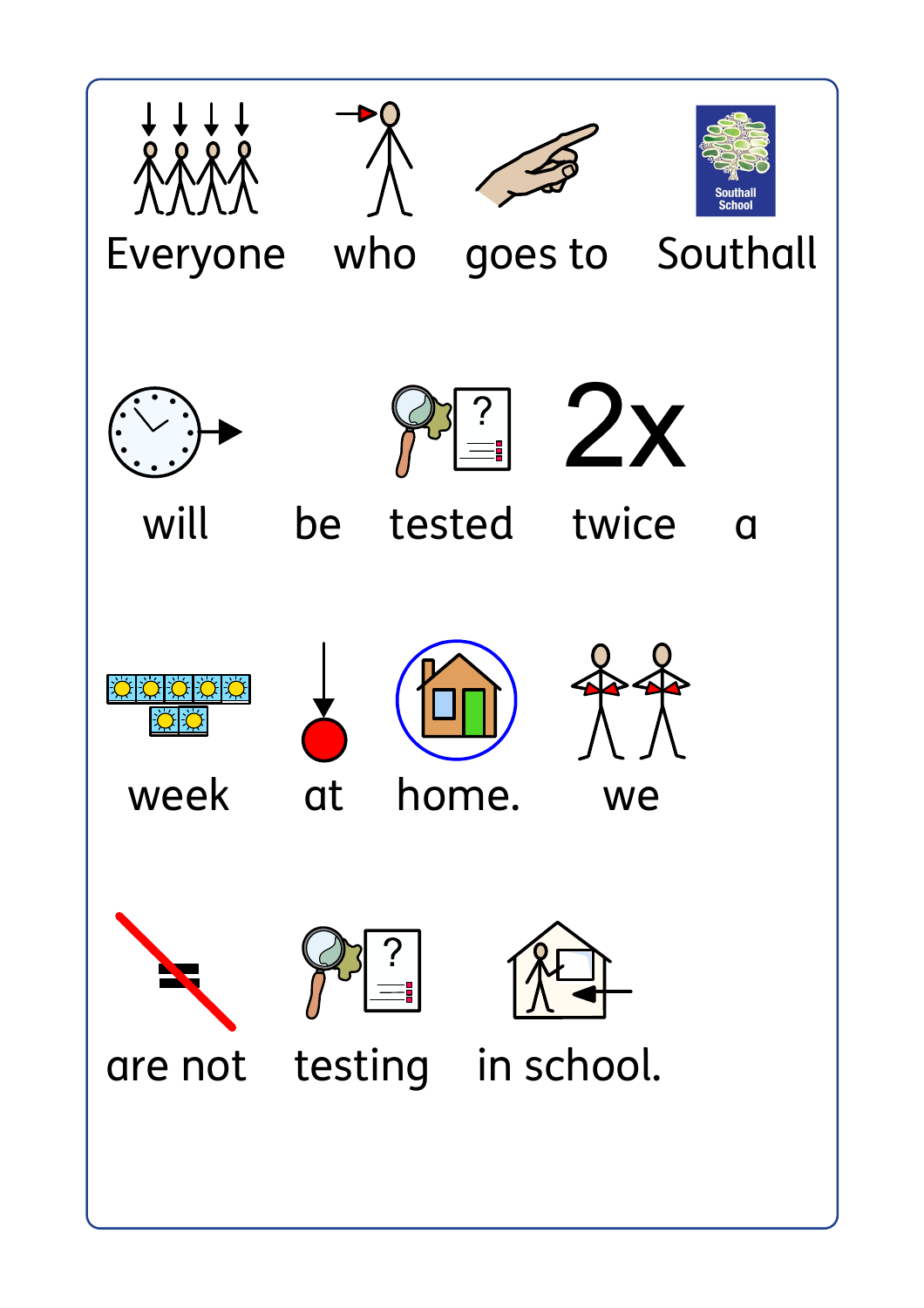![](_page_6_Picture_0.jpeg)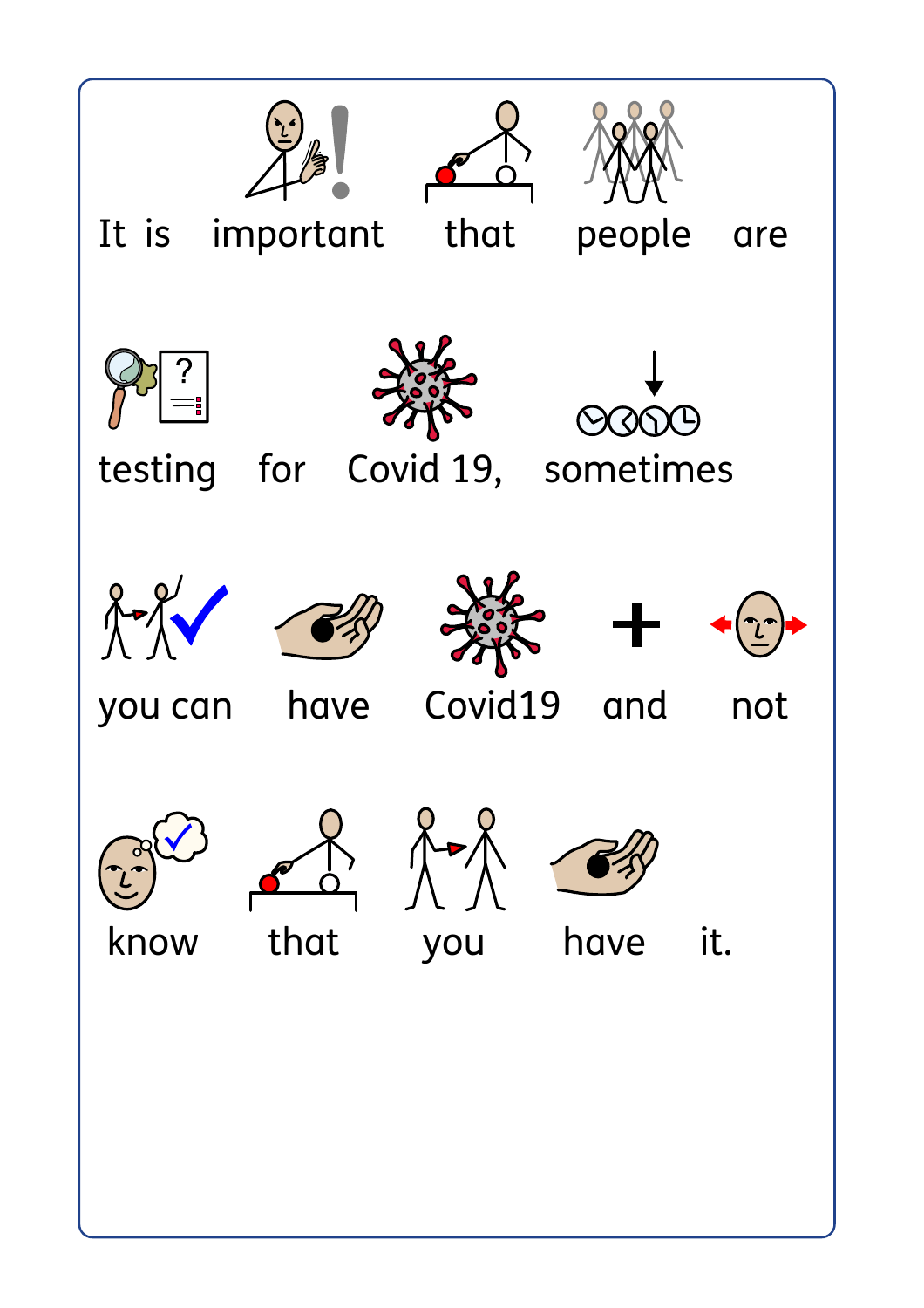![](_page_7_Picture_0.jpeg)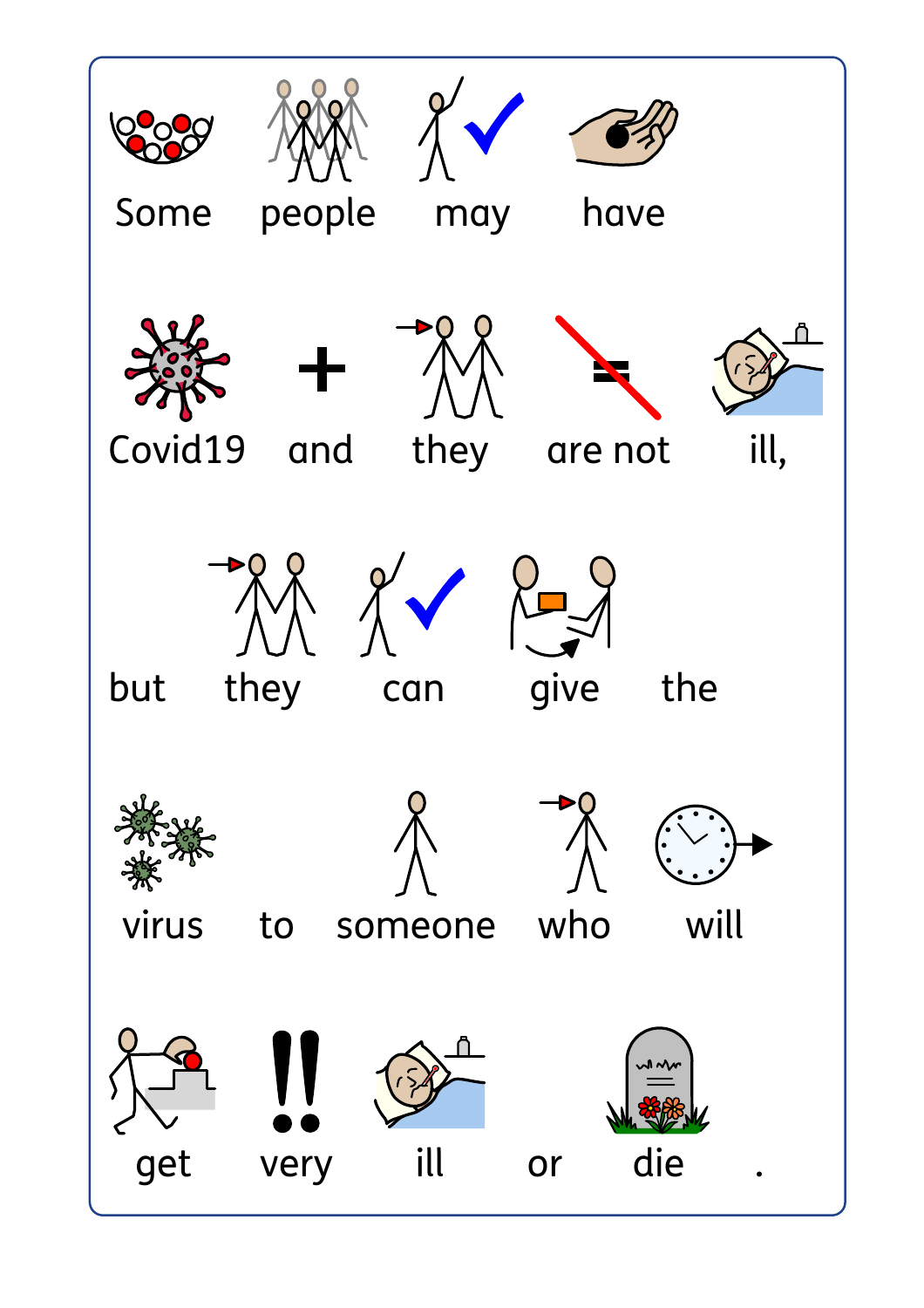![](_page_8_Picture_0.jpeg)